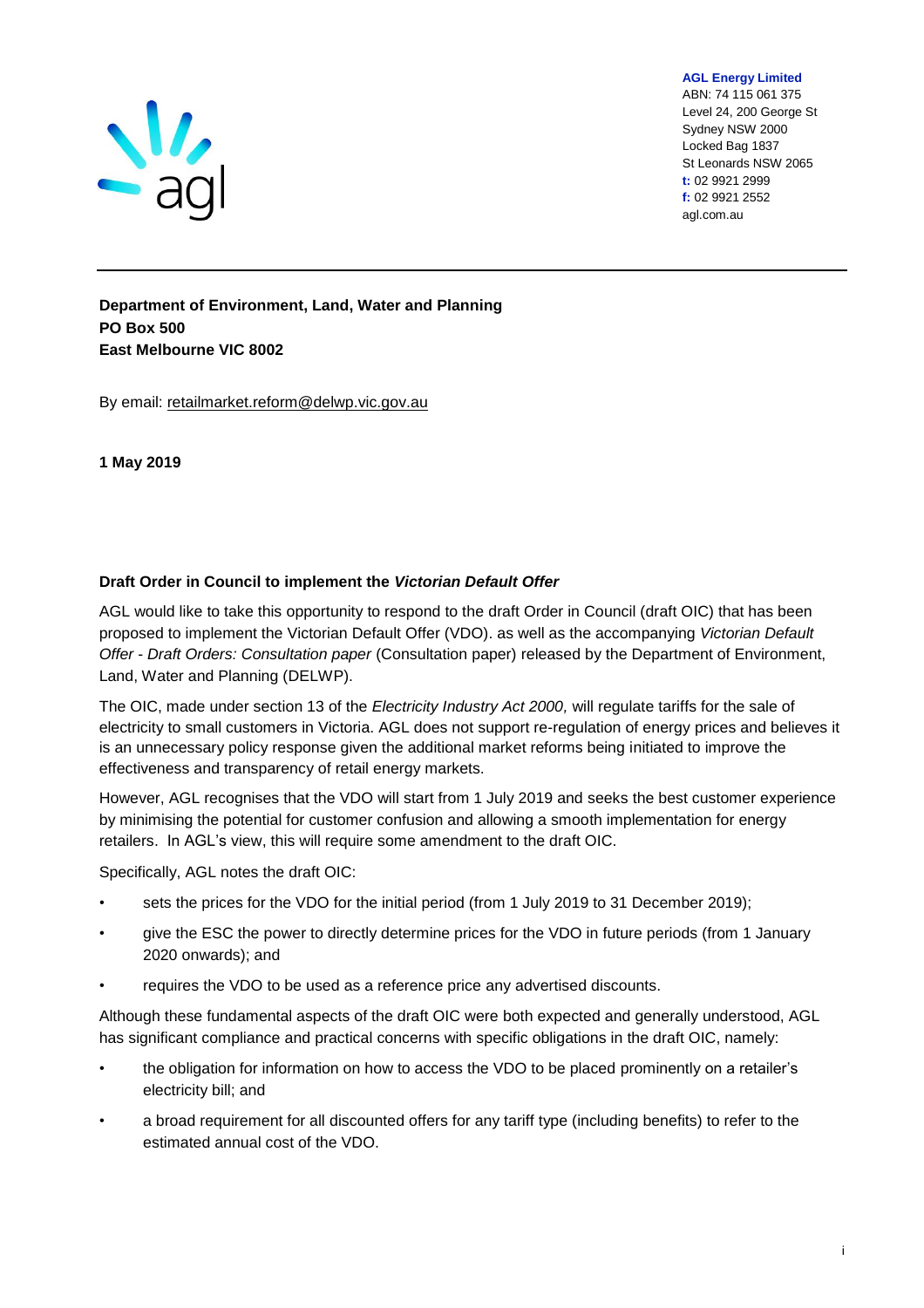

#### **Bill message obligation**

The draft OIC states that clear and simple information about how to access the VDO must be prominently placed on a retailer's electricity bill.

AGL was cognisant of the need to provide customers with relevant information on accessing the VDO, however, this requirement has been extended to include this communication, prominently, on every customer's bill.

AGL's immediate issue is that it cannot meet this requirement for 1 July 2019 because its electricity bill has been "locked" in and provided to its third-party vendors.

As DELWP is aware, the electricity bill for the first quarter of 2019-20 must provide and explain a large amount of new information to customers including the inclusion of GST in retail prices, the changes to the solar Feed-in-Tariffs and the "Best Offer" message requirement. Even if greater notice had been provided, AGL was unable to include on the electricity bill without omitting another of the bill messages.

A secondary issue is that the draft OIC currently infers that this message must be on every bill which is even more frequently than the "Best Offer" requirement. These two obligations will severely limit the ability for AGL to provide any other message through its electricity bill, either for marketing purposes or to meet any additional regulatory obligations.

AGL has previously highlighted that a separate VDO bill message will conflict with the "Best Offer" requirement that is seeking to ensure that all customers access the most affordable energy plan for their needs. This is likely to create customer confusion about what is appropriate for them. AGL believes that this fundamental issue and the AGL's other concerns raised above can be resolved if DELWP was able to amend the draft OIC to enable the message on accessing the VDO to be provided in conjunction with the "Best Offer" message, aligning frequency and transitional arrangements.

#### **Product discounts to be determined off the VDO in advertising and offer**

AGL was aware of the policy intent that any future discounted products offered in the Victorian retail electricity market would be referenced to the applicable VDO.

However, AGL was not expecting the draft OIC to impose this obligation on 1 July 2019 without prior consultation and was not expecting the obligation to be as broad reaching. AGL was expecting this requirement to be considered by the ESC's when it consulted on the implementation of recommendation 3A of the *Final Report of the Independent Review of the Electricity and Gas Retail Markets in Victoria.*

AGL's concerns are that:

- the implementation timeframe for this obligation is highly compressed given the considerable system and product changes that retailers are already undertaking for 1 July 2019;
- there has been no consultation to date;
- the draft OIC currently refers to "a discount or other benefit". AGL understands the Government is only intending for discounted products to reference the VDO but believes including the term "benefits" is highly likely to capture additional energy and ancillary products; and
- the requirement for referencing discounted products to the VDO includes all other types of non-flat tariffs. This will generate enormous confusion for customers and difficulties for retailers because of the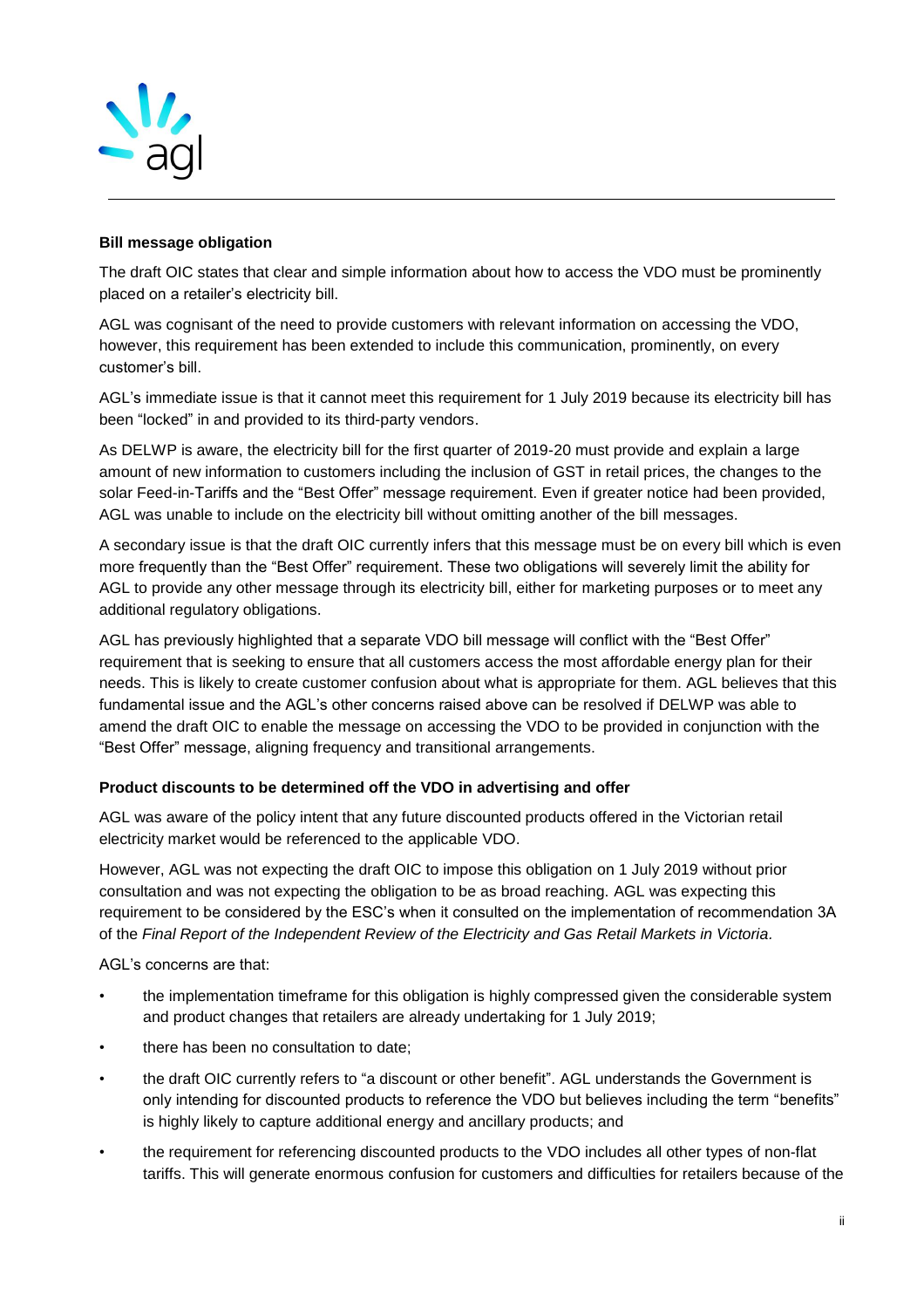

information disclaimers that will need to be provided in any advertising or offer to ensure customers are not mislead.

The ESC is required to ensure that the VDO is applicable for all tariff types and not just flat tariffs in 2020. The ESC has also been tasked with consulting upon and amending the Energy Retail Code to effectively implement the requirement for all discounted products to reference a relevant VDO.

Given these future changes, AGL believes that ideally, DELWP should amend the draft OIC to suspend the referencing obligation until the ESC has made the appropriate amendments to the Energy Retail Code.

However, at a minimum, AGL strongly encourages that any draft OIC obligation for referencing the VDO from 1 July 2019 be limited to any discounted products for the flat tariffs, to enable a true like for like comparison.

AGL's responses to the questions raised in the Consultation Paper follow in the attached submission.

Should you have any questions in relation to this submission, please contact me on or or Patrick Whish-Wilson on

Yours sincerely

Entalgap

Elizabeth Molyneux GM of Energy Markets Regulation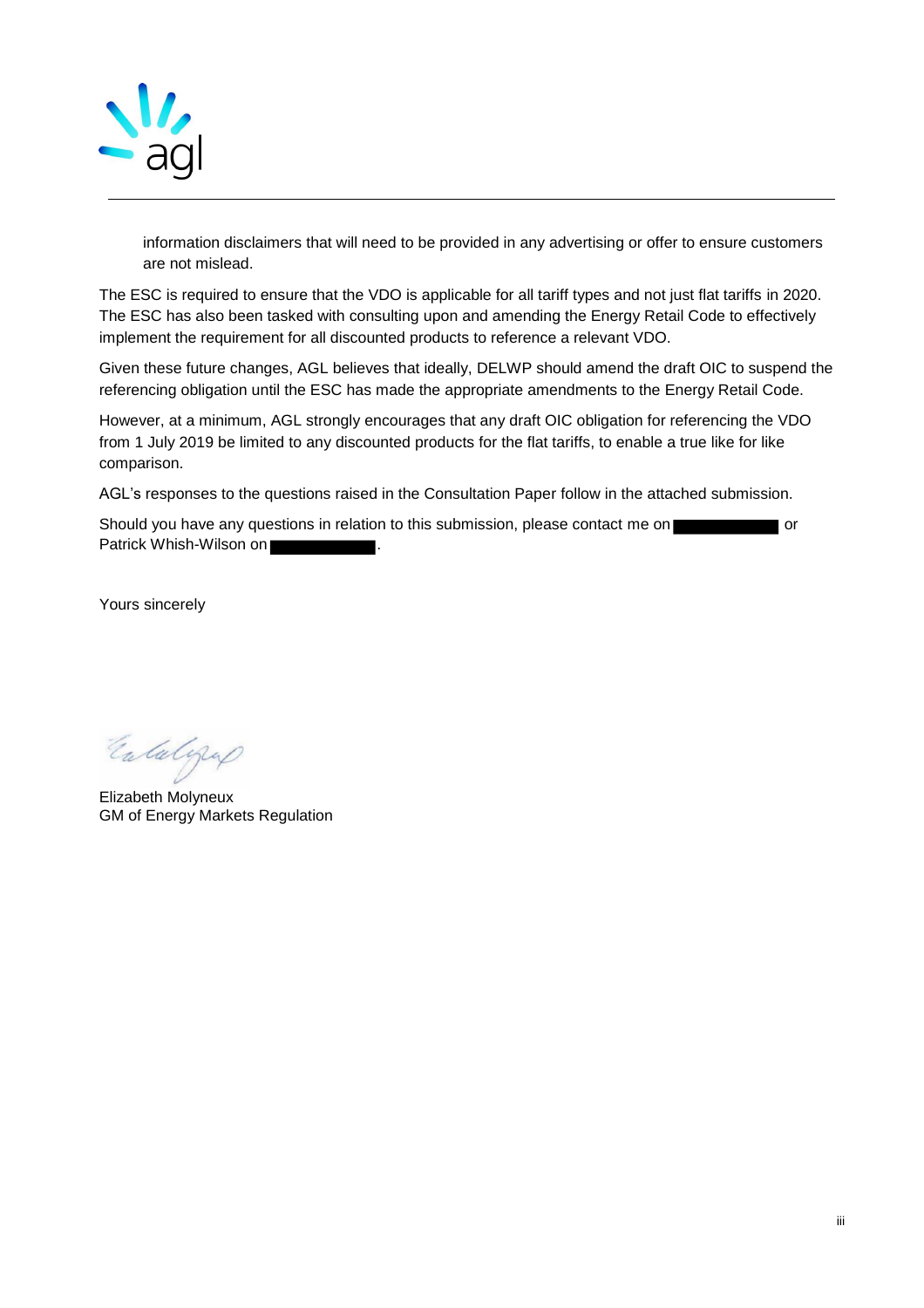

# Table of Contents

| 1. | <b>Issues for Consultation</b> |                                                          | $\mathbf 2$    |
|----|--------------------------------|----------------------------------------------------------|----------------|
|    | 1.1.                           | Objective of the Victorian Default Offer                 | $\overline{2}$ |
|    | 1.2.                           | The initial VDO (1 July 2019 to 31 December 2019)        | 2              |
|    | 1.3.                           | The VDO for future periods (1 January 2020 onwards)      | 3              |
|    | 1.4.                           | Approach and methodology to making a price determination | $\overline{4}$ |
|    | 1.5.                           | Information on customer bills                            | $\overline{4}$ |
|    | 1.6.                           | VDO to be the reference price for discounts              | 5              |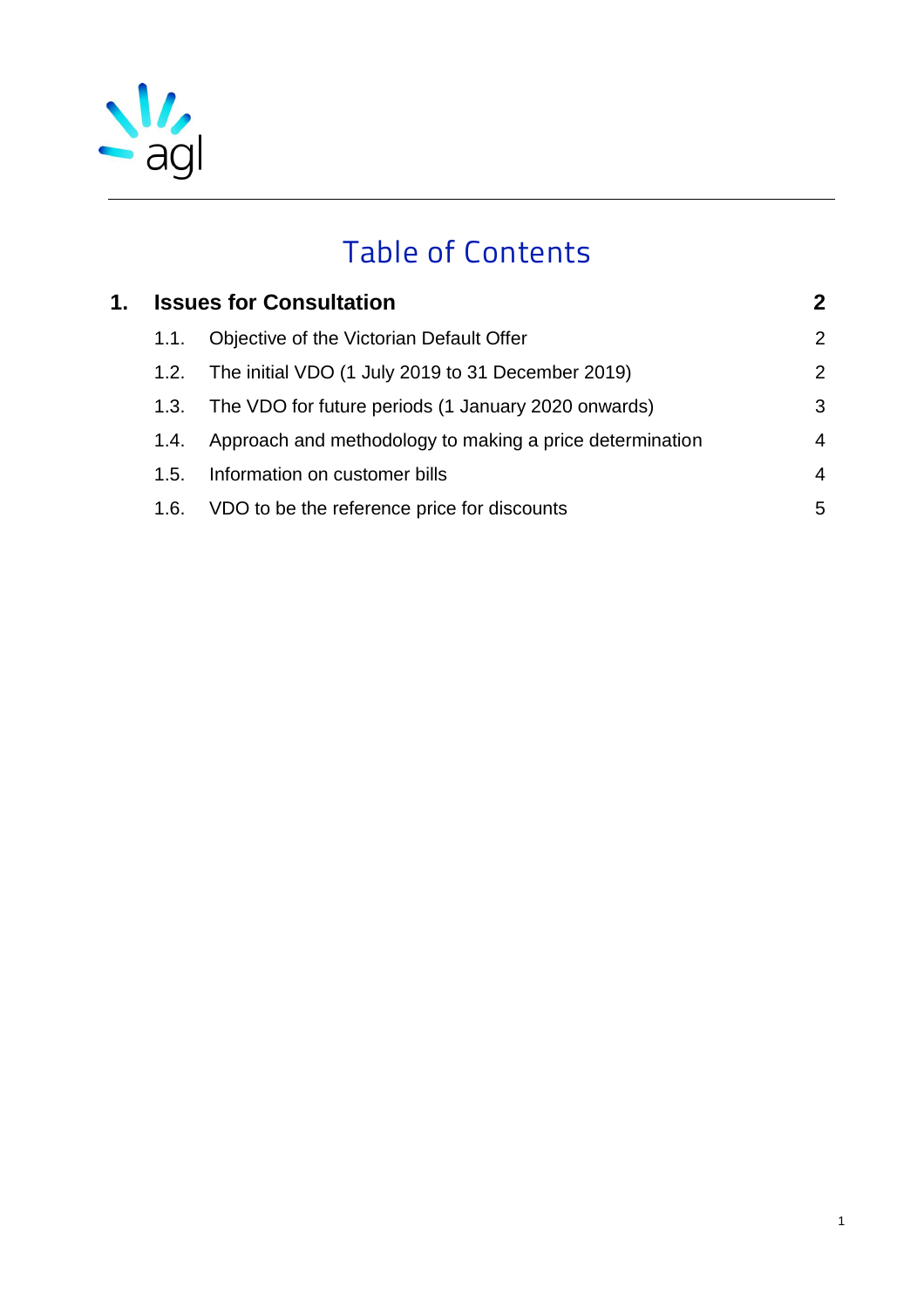

# <span id="page-4-0"></span>1. Issues for Consultation

## <span id="page-4-1"></span>**1.1. Objective of the Victorian Default Offer**

The proposed objective of the VDO is to: *"…provide a simple, trusted and reasonably priced electricity option that safeguards consumers unable or unwilling to engage in the electricity retail market."* 

#### **1. Is the objective in clause 3 of the draft section 13 Order clear and appropriate?**

Clause 3 of the OIC gives the ESC and Government broad and uncontrolled powers to make a VDO price determination that meets the VDO objectives.

Although the clause reflects previous statements by Government regarding the objective of the VDO AGL believes it is not clear and appropriate for a legislative instrument.

The term "trusted" is highly subjective, undefined and ambiguous, and it is not clear to us how either the ESC, the Minister or legal review would be able to determine whether this aspect of the objective is being met.

This in turn creates the risk of decisions that are contrary to the ESC primary objectives under the *Electricity Industry Act* 2010 of promoting competition in the generation, supply and sale of electricity.

AGL suggest the objective is amended to remove any ambiguity.

# <span id="page-4-2"></span>**1.2. The initial VDO (1 July 2019 to 31 December 2019)**

The first VDO will apply for 6 months from 1 July 2019.

#### **2. Does Clause 6 of the draft section 13 Order adequately give effect to the VDO for the initial period from 1 July 2019 to 31 December 2019?**

Clause 6 specifies that, during the period of 1 July 2019 to 31 December 2019, only consumers on standing offers comprising a flat tariff (and flat tariff with controlled load) will automatically transition to the VDO for the period from 1 July 2019 to 31 December 2019. Other consumers will be able to 'opt-in' to the VDO.

AGL supports this approach in the draft OIC but does have concerns regarding the ability and practicality of customers on other tariff types being able to take up the VDO in this 6-month period, especially given the draft OIC assumes the VDO will be extended to cover all tariff types in the future regulatory periods.

It is likely that such a change would require a network tariff change or reconfiguration of the provision of metering data in order to put a customer on a different tariff type onto the current VDO during this 6-month period. The potential for customer confusion, especially if the continued reform of network tariffs requires this customer to be placed on another network tariff type, and subsequently, a different future VDO structure is high.

AGL believes that clause 7 is unclear on whether it allows every customer (including new customers) to access a retailer's VDO or whether it remains consistent with current regulations that only require a retailer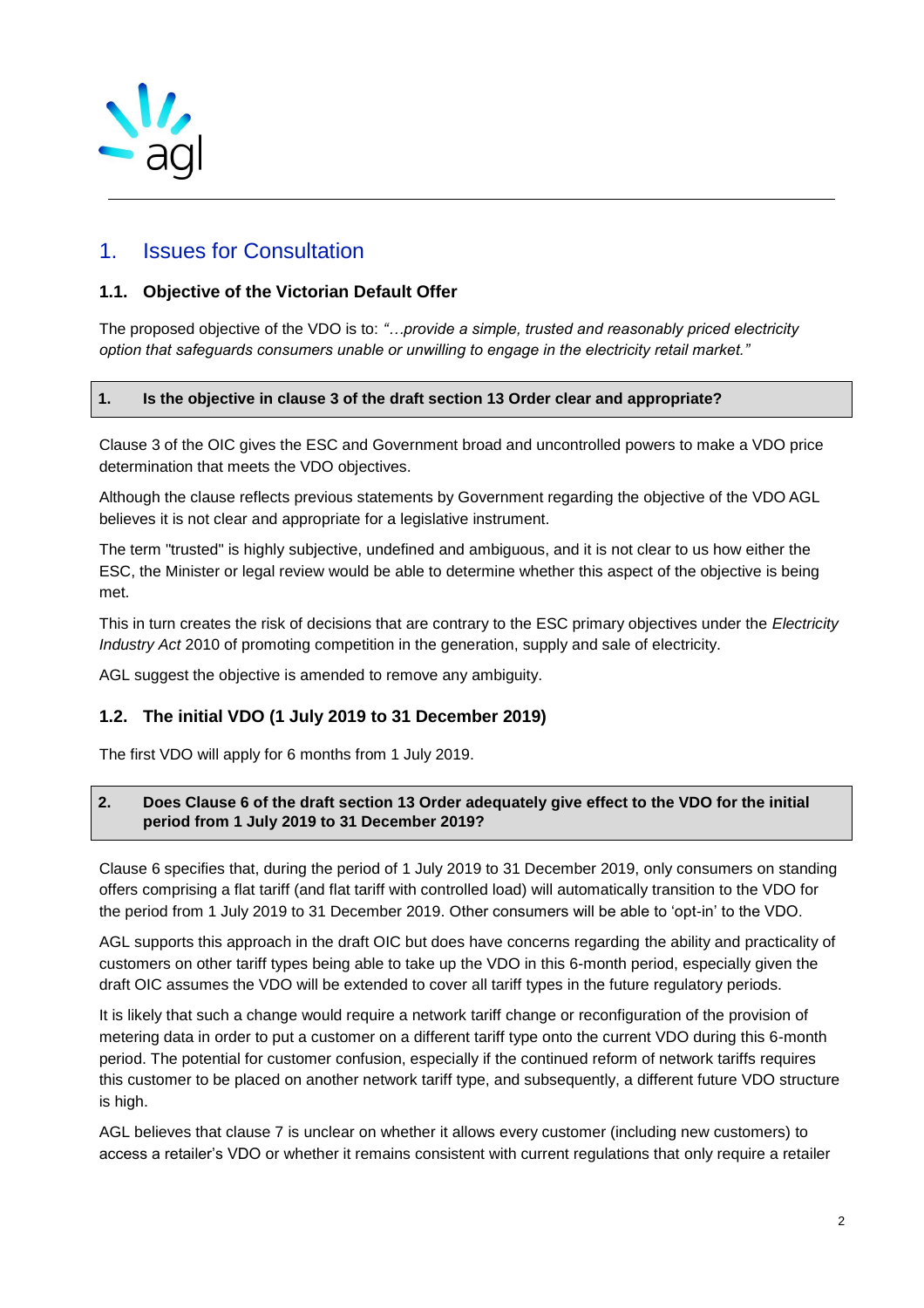

to make a standing offer available to customers where they are the financially responsible market participant (FRMP) for the site.

AGL assumes the intention is not to extend the supply obligation to all customers and that it reflects that every customer (including potential customers) can access a retailer's VDO but first it would be required to become a FRMP of the retailer.

AGL would also request clarification of clause 7.

## <span id="page-5-0"></span>**1.3. The VDO for future periods (1 January 2020 onwards)**

Clause 9 provides that, at least 42 days before the commencement of a regulatory period, the ESC must make a price determination that determines, for each distribution zone in Victoria:

- (a) the maximum prices a retailer may charge under a standing offer during the regulatory period; or
- (b) the manner in which the maximum prices a retailer may charge under a standing offer during the regulatory period are to be determined or calculated.

#### **3. Does clause 9 of the draft section 13 Order appropriately reflect the objective of the VDO?**

#### **4. What would be the implications of the alternative option – the VDO continuing to be a flat tariff (or flat tariff with controlled load tariff) only?**

The proposed approach reflects the Government's intention that all standing offers will be subject to price regulation from 1 January 2020 and provides the ESC with discretion as to how these VDO prices are determined in future periods.

This wide 'discretion' may provide unforeseen ongoing challenges for retailers who will need to implement the VDO in each period.

The 42-day period already provides challenges as it does not leave sufficient time for a retailer to determine and then publish their standing offers prices in line with the Government gazettal requirements. However, AGL recognises that making the determination earlier may be more problematic as the ESC would not be in a position to incorporate any final network price change.

AGL notes DELWP has resolved this issue for the initial VDO by reducing the four-week gazettal period to two weeks. AGL suggest that this approach is made permanent.

Alternatively, given the intent is for all standing offers to be subject to price regulation from 2020 then there no longer a need for Gazettal of retailers' standing offer and this requirement should be abolished for retail electricity prices.

The options proposed in the Consultation Paper for future price determinations are both feasible and have different benefits and implementation issues that AGL is happy to work through with the ESC over the next period. It is important the methodology is determined well in advance of the price determination process so that any ongoing implementation challenges for the business can be planned for.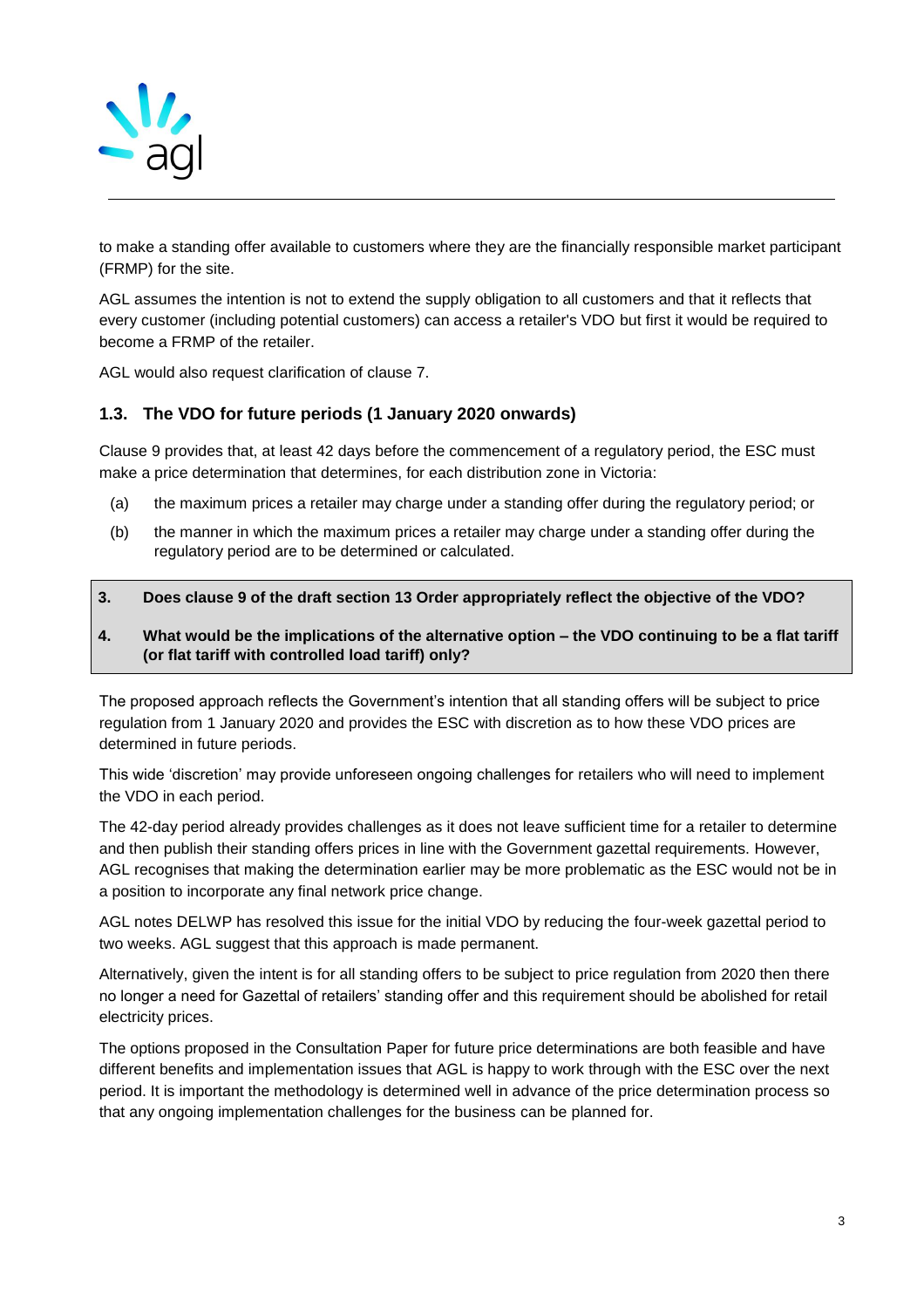

# <span id="page-6-0"></span>**1.4. Approach and methodology to making a price determination**

Clause 11 sets out the proposed approach and methodology for making a VDO price determination.

- **5. Does the approach and methodology specified in clause 11 of the draft 13 Order appropriately reflect the objective of the VDO?**
- **6. Are there any other matters the ESC should be required to consider in setting prices for the VDO?**

Clause 11 requires that prices determined by the ESC pursuant to the VDO price determination are to be based on the efficient costs of a retailer.

AGL has provided extensive commentary in its submissions to the ESC about the effective approach to determining a retailer's prudent costs. Efficiency needs to be major factor in determining prices but relying solely on an efficient retailers' costs is likely to undermine competition and any future dynamic efficiencies.

AGL note that clauses 12 and 13 both provide the ESC significant discretion to determine the basis on which it may vary prices during a regulatory period, and the extent to which it will consult on a VDO price determination.

We note there is only a requirement that it have regard to its Charter of Consultation and Regulatory Practice but no requirement for minimum consultation are mandated.

Similarly, as a result of a variation of a VDO price determination, '*the Commission must ensure the retailer is given adequate notice before the variation to the VDO price determination takes effect*' but there is no indication what constitutes 'adequate' notice. AGL requests clarification on this point.

#### <span id="page-6-1"></span>**1.5. Information on customer bills**

Clause 7(2) requires that a retailer's electricity bill must include clear and simple information about how to access the VDO.

**7. Will this approach assist customers to access the VDO? Or would it be preferable to prescribe the wording on bills and if so, what should this wording be?**

#### **8. Are there any implementation issues that should be considered?**

As indicated above in its letter, AGL cannot comply with this requirement as currently stated in the draft OIC because it no longer has the time to change its electricity bill for the 1 July 2019.

This new bill includes a significant amount of new information including the inclusion of GST in retail prices, the changes to the solar Feed-in-Tariffs and the "Best Offer" message requirement and has already been planned and provided to third parties for final design and implementation.

AGL is able to provide a message around accessing the VDO on its bill by the end of July but only if the government requirements around this message are finalised by the middle of May 2019; to be clear approximately 11-12 weeks lead time is required for bill at this point in time.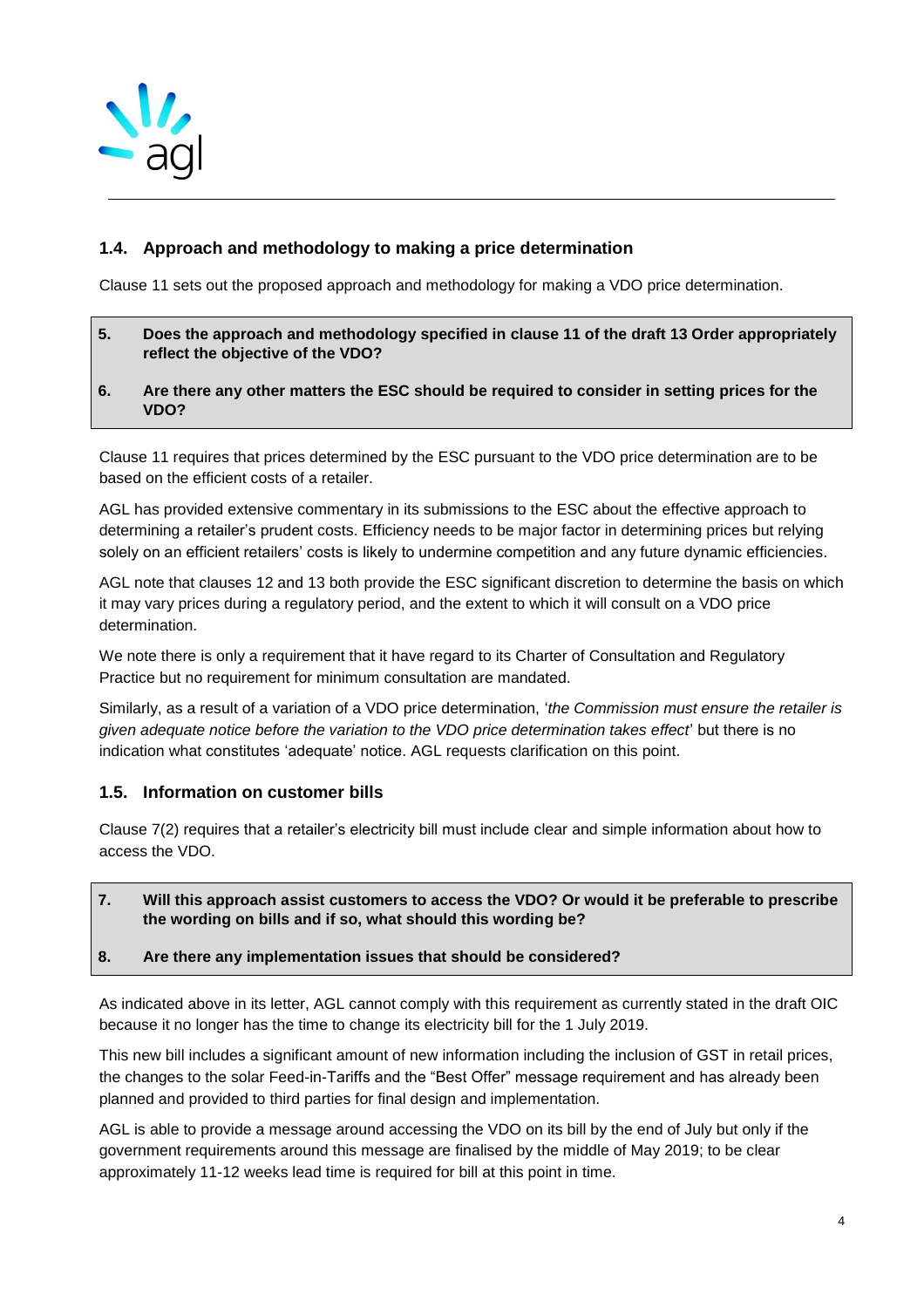

However, this message will be a 'work around" and it remains unclear:

- how often this message must appear on the electricity bill;
- for how long; and

l

how it interacts with the "Best Offer" requirement.

AGL encourages DELWP to consider the VDO message in conjunction with the "Best Offer" requirement to provide the optimal customer experience and avoid customer confusion around the best offer for them to take up.

For example, if the draft OIC requirements for the VDO message are bundled with "Best Offer" then a compliant message (in the "Best Offer box") could read

*"Based on your past usage, our XXXX may cost you up to \$200 less per year than your current plan. To access this plan and other offers such as the Victorian Default Offer, call xxx xxx."*

A similar message could be crafted outlining access to the VDO if a customer was already on the best offer, although this would be less relevant for the customer.

# <span id="page-7-0"></span>**1.6. VDO to be the reference price for discounts**

Clause 14 requires retailers to use the VDO as the reference price for all discounted offers until the ESC amends the Energy Retail Code to ensure future VDO price determinations will act as the reference price for discounts.

- **9. Will the approach proposed in clauses 14 and 15 adequately meet the Government's intention to enable discounted offers to be easily compared?**
- **10. Is the proposed method for determining the estimated annual cost of offers in Schedule 3 simple and easy to use?**

It is intended that, from 1 July 2019, all discounts offered in the retail electricity market will be referenced to the VDO. This includes discounted offers relating to any tariff type (not just flat tariff and flat tariff with controlled load tariffs). This reflects the Government's intention that, from 1 July 2019, comparing discounts will no longer be like 'comparing apples with oranges.'

As currently drafted, AGL does not believe Clause 14 will meet the Government's intent for easy product comparison and is likely to further confuse customers rather than increasing consumer trust.

Firstly, AGL is concerned that clause 14 refers to '*a discount or other benefit'* rather than simply a discounted product. Because the use of the term 'benefit' is not defined in the draft OIC, it is likely that clause 14 will extend to products with ongoing or once off benefits such as gifts, credits or fixed rates including ancillary product credits. Ancillary products, such as AGL's Solar Exchange or Offsite solar plans<sup>1</sup>. are provided in conjunction with other energy supply products. AGL would not be able to capture these benefits in any reference comparison and it would affect if and how such products are launched or advertised.

<sup>1</sup> https://www.agl.com.au/solar-renewables/projects/solar-exchange and https://www.agl.com.au/newcampaigns/offsite-solar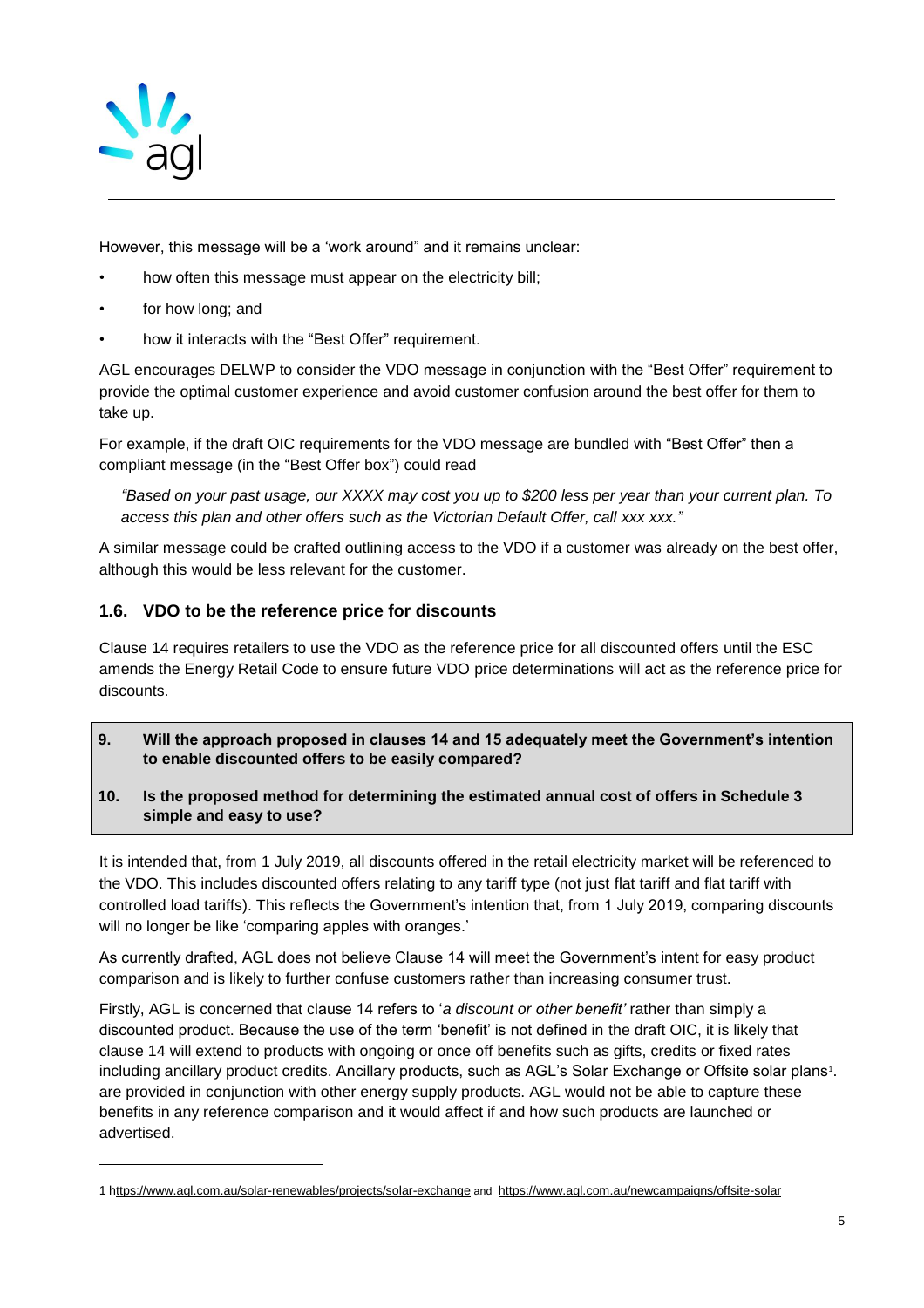

l

The application in section 14 is also inconsistent with the approach under the best offer calculation, which would exclude the value of any one-off benefit, such as a gift or sign up credit.

AGL assumes that this is not the Government's intention and proposes the draft OIC is amended by simply excluding the reference to benefits.

AGL also notes that clause 14(2)(c) is unnecessary as it is already covered under the Clear Advice Entitlement requirement in the new Energy Retail Code and should be removed.

Second, AGL is concerned that clause 14 is extending the reference requirements to the VDO to tariff types other than a flat rate tariff (e.g. time-of-use, demand or some other variable rate), especially for this initial 6 month period when the price determination has not covered non-flat tariffs.

This requirements of the draft OIC may place retailers in a position of conflict between these obligations and the obligation not to mislead or deceive customers in advertising.

The ACCC, in providing guidance on "comparator websites", has emphasised that the advertising of comparisons should "facilitate like-for-like comparisons". This includes by making accurate savings representations and by disclosing any assumptions used when making comparisons.<sup>2</sup>. The ACCC has further stated that operators of such websites should "only make savings representations when comparing like-for-like products".<sup>3</sup> These statements illustrate the general principle that, to avoid misleading customers, comparison statements made in the course of advertising should compare like products and prominently disclose the assumptions underpinning the comparison. Disclosures of the assumptions cannot merely occur in small print or disclaimers because these alone cannot cure the misleading effect of a dominant headline comparison.<sup>4</sup>

In relation to TOU tariffs, subclauses 14(3) and (5)(a) of the draft OIC require a comparison statement to be made when offering these tariffs, but the comparison is not a like-for-like comparison. While subclause 15(5)(a) and schedule 3 of the Draft Order state a process for calculating the estimated annual cost for a TOU tariff, they incorporate a series of assumptions on the customer's annual usage, peak, shoulder and off-peak usages.

Given that the comparison statement is not a like-for-like comparison, it may be potentially misleading unless the assumptions are clearly disclosed. Retailers will be required to clearly express that the comparison is an estimate based on assumptions about how much the customer consumes annually, and about when the customer consumes their energy during each day. The difficulty for retailers is that these assumptions must be conveyed in a conspicuous manner in any advertising to qualify the headline comparison disclosure, which must itself be "prominent" per subclause 15(7). Small print will likely not suffice.

<sup>2</sup> https://www.accc.gov.au/system/files/CSBS%20-%20Comparator%20web%20sites%20project%20-%20Industry%20Guidance%20- %20final.pdf at pp 2-3

<sup>3</sup> https://www.accc.gov.au/system/files/CSBS%20-%20Comparator%20web%20sites%20project%20-%20Industry%20Guidance%20- %20final.pdf at p 10

<sup>4</sup> ACCC v TPG [2013] HCA 54 at [52]; https://www.accc.gov.au/business/advertising-promoting-your-business/false-or-misleadingstatements#fine-print-and-qualifications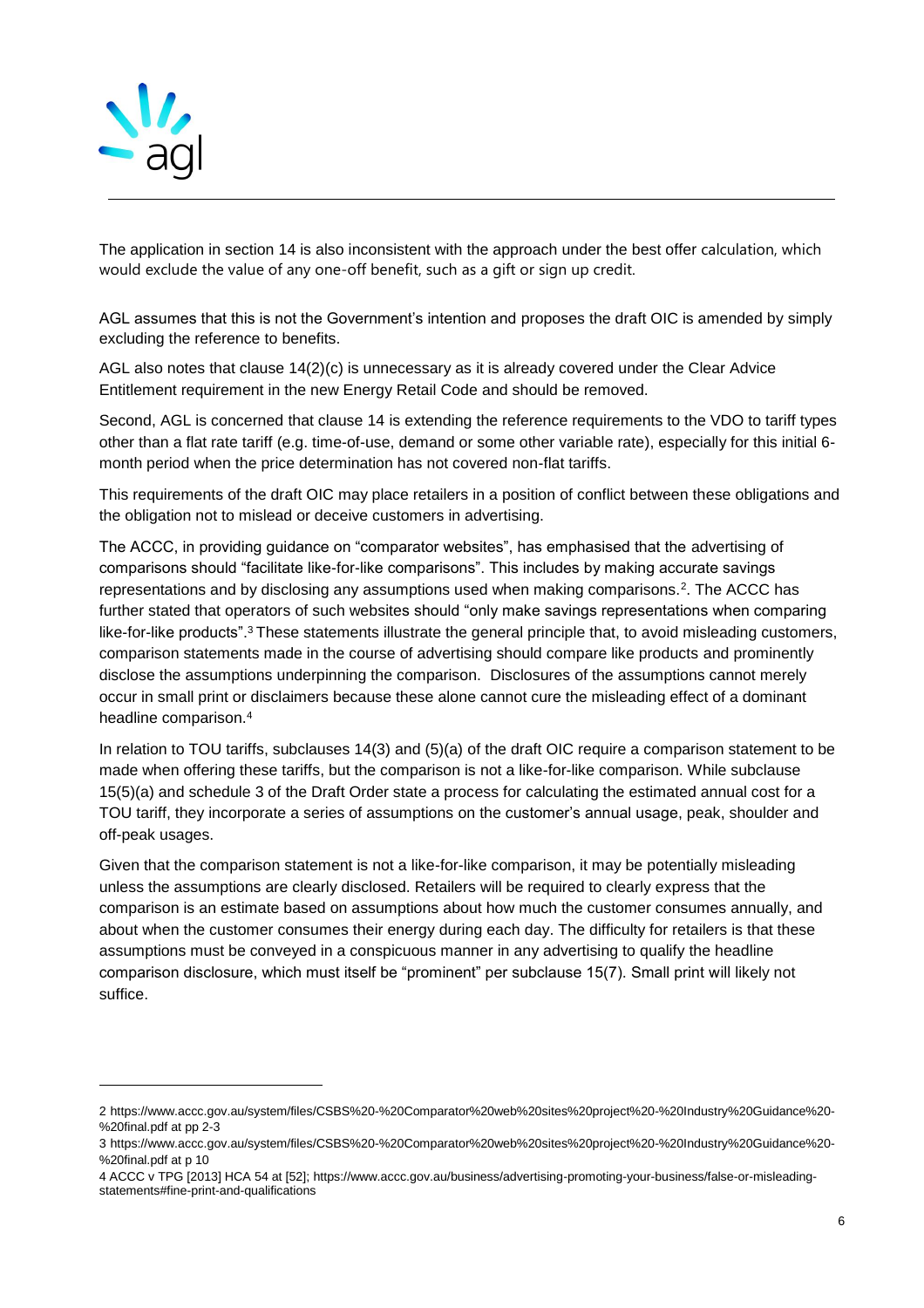

l

The number of assumptions to be disclosed, and the need to clearly convey to customers that their own usage may differ (perhaps greatly) from the estimated usage, raise the substantial risk that advertising offers for TOU tariffs will require long, text-heavy advertisements that are apt to confuse and frustrate customers.

A further risk for retailers is that, should an advertisement be misleading, retailers cannot correct that breach by making customers aware of the true position before entering the contract for energy. Australian courts have held in numerous cases that a business may mislead customers by "enticing" them into negotiations based on an erroneous belief.<sup>5</sup> In the case of the comparison required by subclauses 14(3) and (5)(a), telling customers later what they will actually save compared to the VDO on a TOU tariff is irrelevant if they have contacted a retailer in the erroneous belief that they will receive a higher discount.

These risks are heightened in the case of demand tariffs. Subclause 14(5)(b) indicates that, in the case of demand tariffs, the relevant estimated annual cost should be "based on a reasonable estimate having regard to any relevant information available to the retailer". However, due to their calculation based on the maximum electricity usage during a particular period per day, and their variation between summer and winter, demand tariffs vary greatly between customers. It is hard to consider that any estimate is "reasonable" when individual customers are likely to have significantly different demand charges to the average or median demand tariff customer. Attempts to make such comparisons are likely to result in confusion for customers, and to be misleading in the same ways that TOU tariff comparisons may be.

Importantly, compliance with the regulatory requirements of the draft OIC may not be considered a sufficient defence to a claim of misleading conduct in these cases. This risk is most acute where the regulatory requirement is broad and open to interpretation ("reasonable estimate"). Retailers honestly attempting to comply with this regulatory requirement may still be penalised for misleading conduct on the basis that they should have chosen another "reasonable estimate" to use in offers.

Finally, AGL believes that DELWP needs to better define some of the obligations in the draft OIC so that they do not result in unexpected outcomes. These include:

- the disclosure clause 15(7) is required to be 'prominent in the offer' and 'in any advertising in respect of the offer'. It's unclear how retailers can disclose a reference price comparison for all distribution areas and tariff types (this would require significant disclosure) or whether it would only apply where the advertisement is for a particular distribution area and tariff type, such as a targeted advertisement or as part of the customer sign up process;
- we assume that offer documentation that is provided to the customer, such as welcome packs and fact sheets, is not covered by this clause but this should be made clear;
- clause 14 is limited to discounted products which is assumed to be instances where percentage discounts are provided off the bill, total prices or usage rates. However, discounted products are not defined and may capture products with rebates or benefits that could be generally classified as discounts;

<sup>5</sup> Some recent instances include: ACCC v Singtel Optus Pty Ltd [2010] FCA 1177; ACCC v TPG Internet Pty Ltd [2013] HCA 54 at [48], [50]; ACCC v AGL South Australia Pty Ltd [2014] FCA 1369 at [148]-[172]; ACCC v Hillside (Australia New Media) Pty Ltd trading as Bet365 [2015] FCA 1007 at [76].